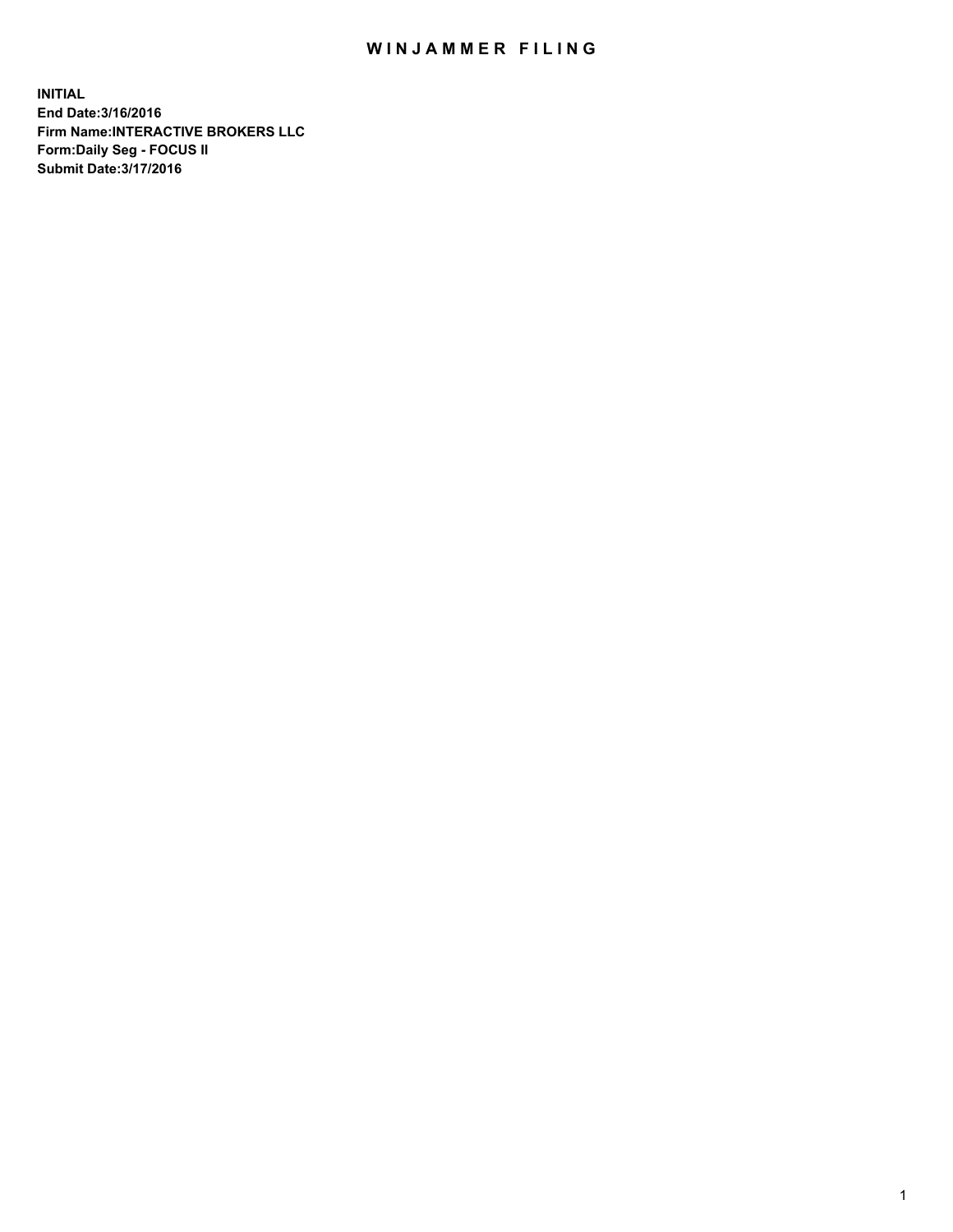## **INITIAL End Date:3/16/2016 Firm Name:INTERACTIVE BROKERS LLC Form:Daily Seg - FOCUS II Submit Date:3/17/2016 Daily Segregation - Cover Page**

| Name of Company<br><b>Contact Name</b><br><b>Contact Phone Number</b><br><b>Contact Email Address</b>                                                                                                                                                                                                                          | <b>INTERACTIVE BROKERS LLC</b><br><b>Alex Parker</b><br>203-618-7738<br>aparker@interactivebrokers.com |
|--------------------------------------------------------------------------------------------------------------------------------------------------------------------------------------------------------------------------------------------------------------------------------------------------------------------------------|--------------------------------------------------------------------------------------------------------|
| FCM's Customer Segregated Funds Residual Interest Target (choose one):<br>a. Minimum dollar amount: ; or<br>b. Minimum percentage of customer segregated funds required:% ; or<br>c. Dollar amount range between: and; or<br>d. Percentage range of customer segregated funds required between:% and%.                         | <u>0</u><br>155,000,000 245,000,000<br><u>00</u>                                                       |
| FCM's Customer Secured Amount Funds Residual Interest Target (choose one):<br>a. Minimum dollar amount: ; or<br>b. Minimum percentage of customer secured funds required:% ; or<br>c. Dollar amount range between: and; or<br>d. Percentage range of customer secured funds required between:% and%.                           | <u>0</u><br>80,000,000 120,000,000<br>0 <sub>0</sub>                                                   |
| FCM's Cleared Swaps Customer Collateral Residual Interest Target (choose one):<br>a. Minimum dollar amount: ; or<br>b. Minimum percentage of cleared swaps customer collateral required:% ; or<br>c. Dollar amount range between: and; or<br>d. Percentage range of cleared swaps customer collateral required between:% and%. | <u>0</u><br>0 <sub>0</sub><br>0 <sub>0</sub>                                                           |

Attach supporting documents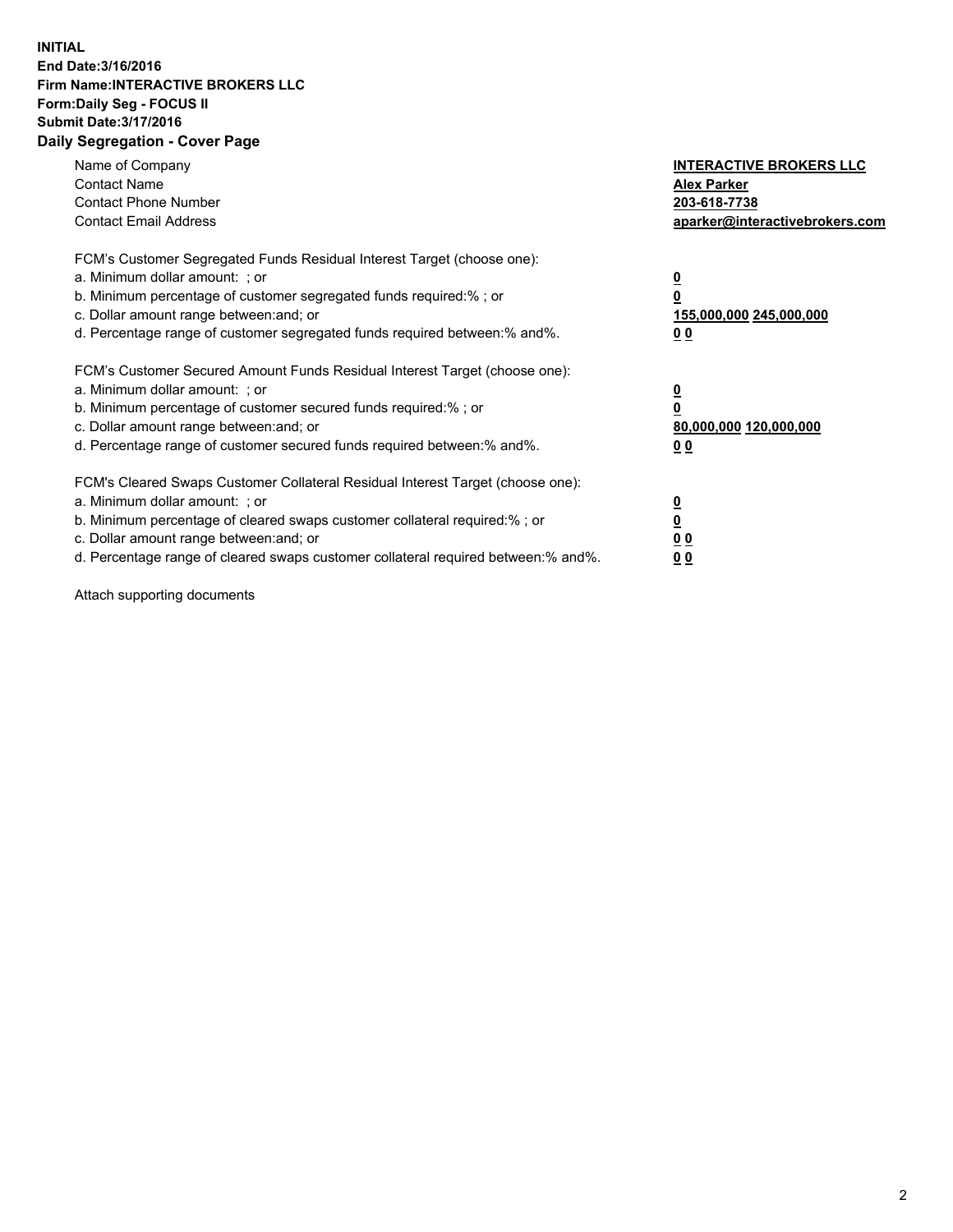## **INITIAL End Date:3/16/2016 Firm Name:INTERACTIVE BROKERS LLC Form:Daily Seg - FOCUS II Submit Date:3/17/2016 Daily Segregation - Secured Amounts**

|                | Daily Jegregation - Jeculed Aniounts                                                                       |                                  |
|----------------|------------------------------------------------------------------------------------------------------------|----------------------------------|
|                | Foreign Futures and Foreign Options Secured Amounts                                                        |                                  |
|                | Amount required to be set aside pursuant to law, rule or regulation of a foreign                           | $0$ [7305]                       |
|                | government or a rule of a self-regulatory organization authorized thereunder                               |                                  |
| 1.             | Net ledger balance - Foreign Futures and Foreign Option Trading - All Customers                            |                                  |
|                | A. Cash                                                                                                    | 289,474,655 [7315]               |
|                | B. Securities (at market)                                                                                  | 0 [7317]                         |
| 2.             | Net unrealized profit (loss) in open futures contracts traded on a foreign board of trade                  | 10,374,128 [7325]                |
| 3.             | Exchange traded options                                                                                    |                                  |
|                | a. Market value of open option contracts purchased on a foreign board of trade                             | 48,630 [7335]                    |
|                | b. Market value of open contracts granted (sold) on a foreign board of trade                               | -54,259 [7337]                   |
| 4.             | Net equity (deficit) (add lines 1.2. and 3.)                                                               | 279,094,898 [7345]               |
| 5.             | Account liquidating to a deficit and account with a debit balances - gross amount                          | 437,255 [7351]                   |
|                | Less: amount offset by customer owned securities                                                           | 0 [7352] 437,255 [7354]          |
| 6.             | Amount required to be set aside as the secured amount - Net Liquidating Equity                             | 279,532,153 [7355]               |
|                | Method (add lines 4 and 5)                                                                                 |                                  |
| 7.             | Greater of amount required to be set aside pursuant to foreign jurisdiction (above) or line                | 279,532,153 [7360]               |
|                | 6.                                                                                                         |                                  |
|                | FUNDS DEPOSITED IN SEPARATE REGULATION 30.7 ACCOUNTS                                                       |                                  |
| $\mathbf{1}$ . | Cash in banks                                                                                              |                                  |
|                | A. Banks located in the United States                                                                      | $0$ [7500]                       |
|                | B. Other banks qualified under Regulation 30.7                                                             | 0 [7520] 0 [7530]                |
| 2.             | Securities                                                                                                 |                                  |
|                | A. In safekeeping with banks located in the United States                                                  | 335,099,220 [7540]               |
|                | B. In safekeeping with other banks qualified under Regulation 30.7                                         | 0 [7560] 335,099,220 [7570]      |
| 3.             | Equities with registered futures commission merchants                                                      |                                  |
|                | A. Cash                                                                                                    | $0$ [7580]                       |
|                | <b>B.</b> Securities                                                                                       | $0$ [7590]                       |
|                | C. Unrealized gain (loss) on open futures contracts                                                        | $0$ [7600]                       |
|                | D. Value of long option contracts                                                                          | $0$ [7610]                       |
|                | E. Value of short option contracts                                                                         | 0 [7615] 0 [7620]                |
| 4.             | Amounts held by clearing organizations of foreign boards of trade                                          |                                  |
|                | A. Cash                                                                                                    | $0$ [7640]                       |
|                | <b>B.</b> Securities                                                                                       | $0$ [7650]                       |
|                | C. Amount due to (from) clearing organization - daily variation                                            | $0$ [7660]                       |
|                | D. Value of long option contracts                                                                          | $0$ [7670]                       |
|                | E. Value of short option contracts                                                                         | 0 [7675] 0 [7680]                |
| 5.             | Amounts held by members of foreign boards of trade                                                         |                                  |
|                | A. Cash                                                                                                    | 67,502,207 [7700]                |
|                | <b>B.</b> Securities                                                                                       | $0$ [7710]                       |
|                | C. Unrealized gain (loss) on open futures contracts                                                        | $-6,220,742$ [7720]              |
|                | D. Value of long option contracts                                                                          | 48,628 [7730]                    |
|                | E. Value of short option contracts                                                                         | -54,257 [7735] 61,275,836 [7740] |
| 6.             | Amounts with other depositories designated by a foreign board of trade                                     | 0 [7760]                         |
| 7.             | Segregated funds on hand                                                                                   | $0$ [7765]                       |
| 8.             | Total funds in separate section 30.7 accounts                                                              | 396,375,056 [7770]               |
| 9.             | Excess (deficiency) Set Aside for Secured Amount (subtract line 7 Secured Statement<br>Page 1 from Line 8) | 116,842,903 [7380]               |
| 10.            | Management Target Amount for Excess funds in separate section 30.7 accounts                                | 80,000,000 [7780]                |
| 11.            | Excess (deficiency) funds in separate 30.7 accounts over (under) Management Target                         | 36,842,903 [7785]                |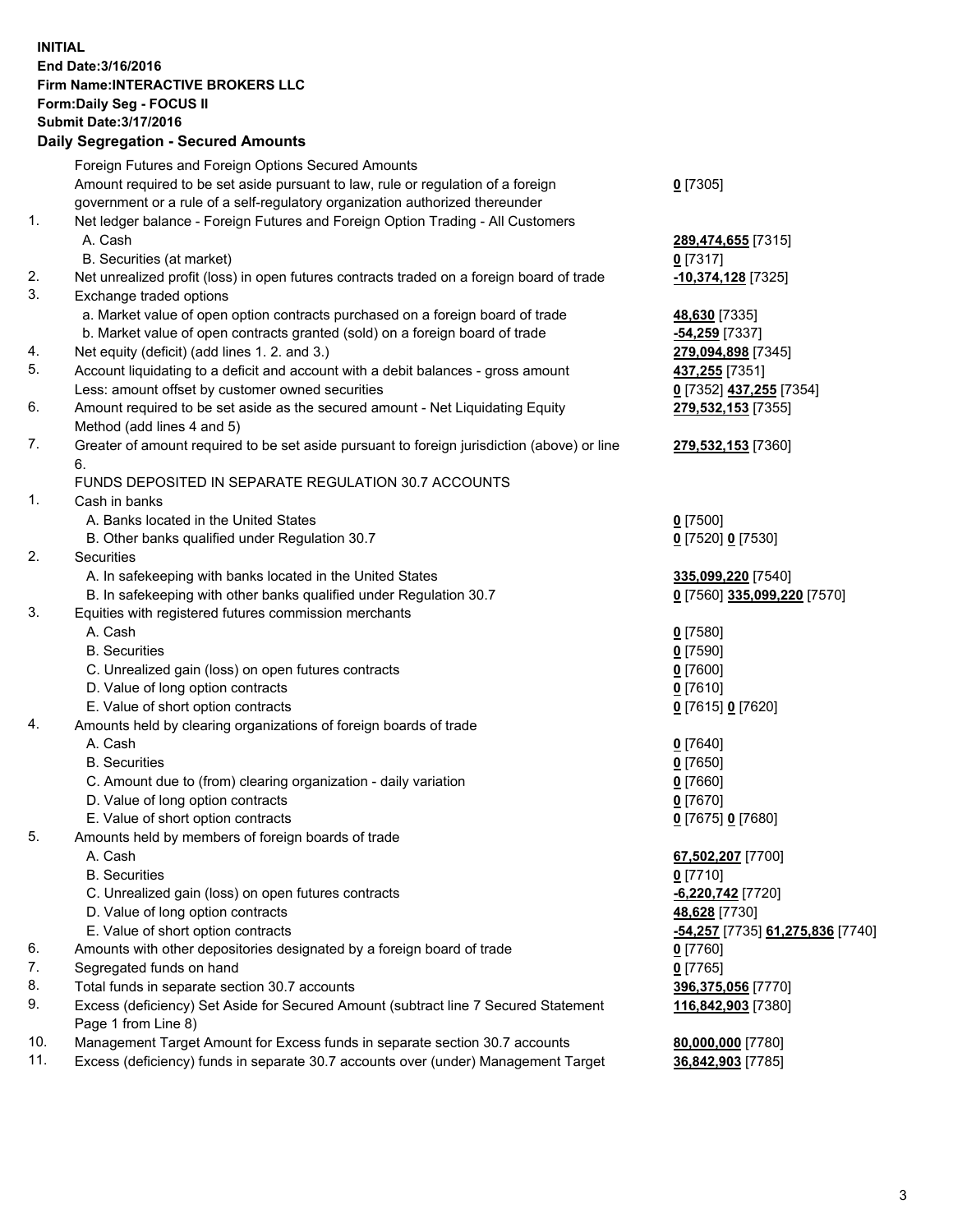**INITIAL End Date:3/16/2016 Firm Name:INTERACTIVE BROKERS LLC Form:Daily Seg - FOCUS II Submit Date:3/17/2016 Daily Segregation - Segregation Statement** SEGREGATION REQUIREMENTS(Section 4d(2) of the CEAct) 1. Net ledger balance A. Cash **2,738,426,711** [7010] B. Securities (at market) **0** [7020] 2. Net unrealized profit (loss) in open futures contracts traded on a contract market **-95,248,820** [7030] 3. Exchange traded options A. Add market value of open option contracts purchased on a contract market **124,479,641** [7032] B. Deduct market value of open option contracts granted (sold) on a contract market **-191,677,256** [7033] 4. Net equity (deficit) (add lines 1, 2 and 3) **2,575,980,276** [7040] 5. Accounts liquidating to a deficit and accounts with debit balances - gross amount **216,009** [7045] Less: amount offset by customer securities **0** [7047] **216,009** [7050] 6. Amount required to be segregated (add lines 4 and 5) **2,576,196,285** [7060] FUNDS IN SEGREGATED ACCOUNTS 7. Deposited in segregated funds bank accounts A. Cash **202,621,004** [7070] B. Securities representing investments of customers' funds (at market) **1,621,515,155** [7080] C. Securities held for particular customers or option customers in lieu of cash (at market) **0** [7090] 8. Margins on deposit with derivatives clearing organizations of contract markets A. Cash **63,380,997** [7100] B. Securities representing investments of customers' funds (at market) **1,002,563,445** [7110] C. Securities held for particular customers or option customers in lieu of cash (at market) **0** [7120] 9. Net settlement from (to) derivatives clearing organizations of contract markets **-42,809,755** [7130] 10. Exchange traded options A. Value of open long option contracts **124,465,867** [7132] B. Value of open short option contracts **-191,662,829** [7133] 11. Net equities with other FCMs A. Net liquidating equity **0** [7140] B. Securities representing investments of customers' funds (at market) **0** [7160] C. Securities held for particular customers or option customers in lieu of cash (at market) **0** [7170] 12. Segregated funds on hand **0** [7150] 13. Total amount in segregation (add lines 7 through 12) **2,780,073,884** [7180] 14. Excess (deficiency) funds in segregation (subtract line 6 from line 13) **203,877,599** [7190] 15. Management Target Amount for Excess funds in segregation **155,000,000** [7194] **48,877,599** [7198]

16. Excess (deficiency) funds in segregation over (under) Management Target Amount Excess